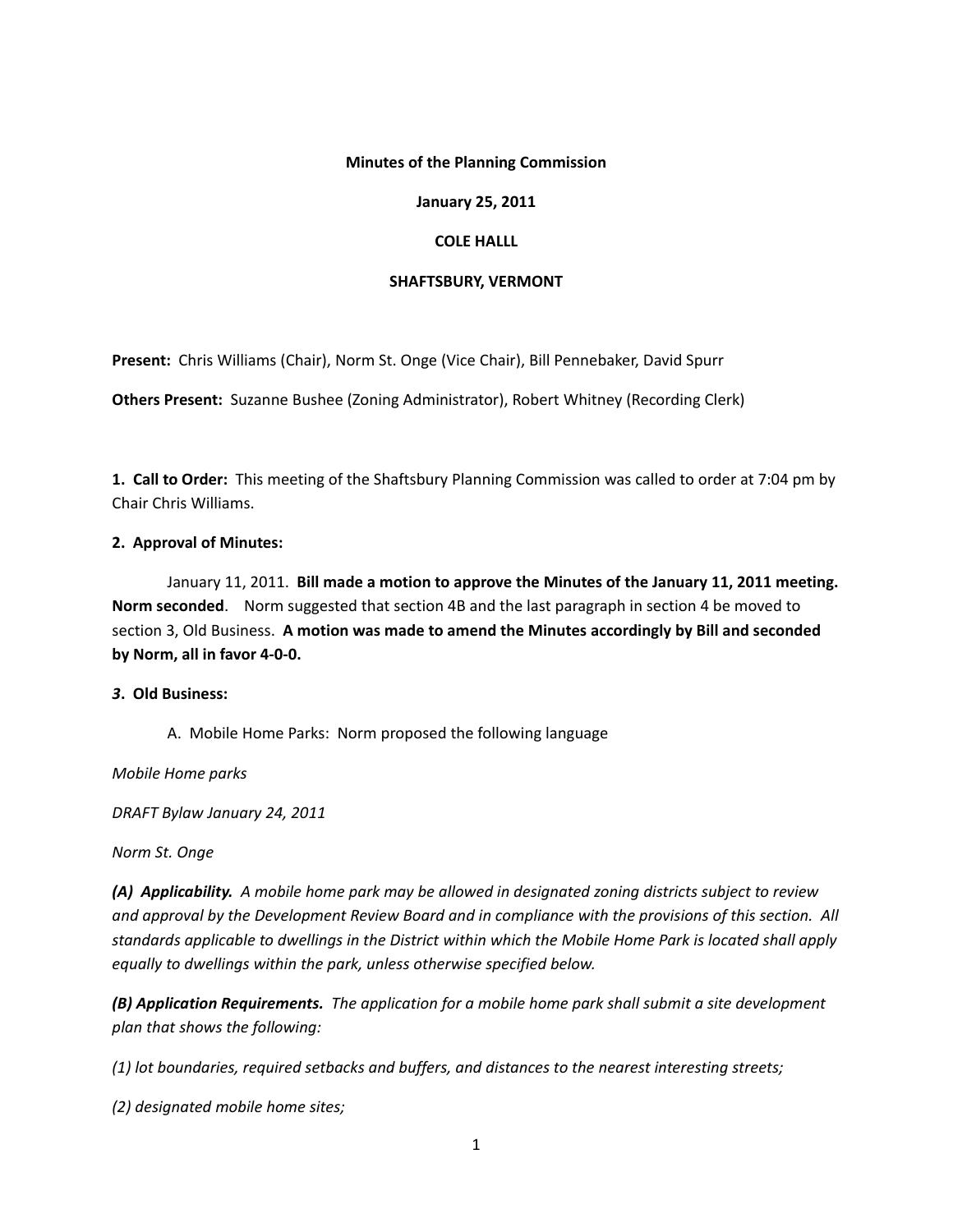*(3) existing and proposed building foot prints and elevations, including existing buildings on adjoining lots which are within 100 feet of the boundaries of the mobile home park;*

*(4) existing and proposed vehicle and pedestrian circulation, including accesses, park roads, pedestrian paths, and parking areas;*

*(5) existing and proposed open spaces and other common areas,*

*(6) existing and proposed park infrastructure, including water and wastewater systems, utilities, drainage and stormwater management systems, and associated easements or rights‐of‐way; and*

*(7) a detailed landscaping plan.*

*(C) Siting Requirements. All mobile home parks shall be sited on a lot that is:*

*(1) a minimum of 6 acres in area,*

*(2) served by a public or community water supply and wastewater system sufficient to handle the maximum proposed capacity of the park, and*

*(3) well‐drained, with land and soil conditions that are suitable for park development*

# *(D) Design Standards.*

*(1) The maximum number of mobile homes in a mobile home park shall not exceed four (4) mobile homes per gross acre of the park.*

(2) The mobile home park shall meet all set back requirements for the district in which it is located. A landscaped buffer strip, not less than 20 feet in width, shall be provided along all property and street *lines. The Development Review Board may require increased set back distances and/or buffering or screening to minimize or avoid adverse impacts to adjoining properties and public rights‐of way.*

*(3) Open space for recreation and playground purposes, occupying not less than 10 percent of the gross* mobile home park area, shall be provided in convenient location(s) for use by park residents. Such open *space shall be suitable landscaped, equipped and furnished, and screened or protected from parking and service areas.*

(4) Designated rights-of-way for mobile home park roads shall be at least 50 feet wide; park roads shall *have a maintained gravel or paved surface at least 20 feet wide and be adequately lighted.* 

(5) Each individual mobile home shall be located on a site having a minimum width of 50 feet and a minimum area of 6,000 square feet, which is defined by 4"x 4"x 3" reinforced concrete markers at each *corner.*

*(6) Each mobile home, and associated accessory structure, shall be setback a minimum of 20 feet from adjoining sites and roadways.*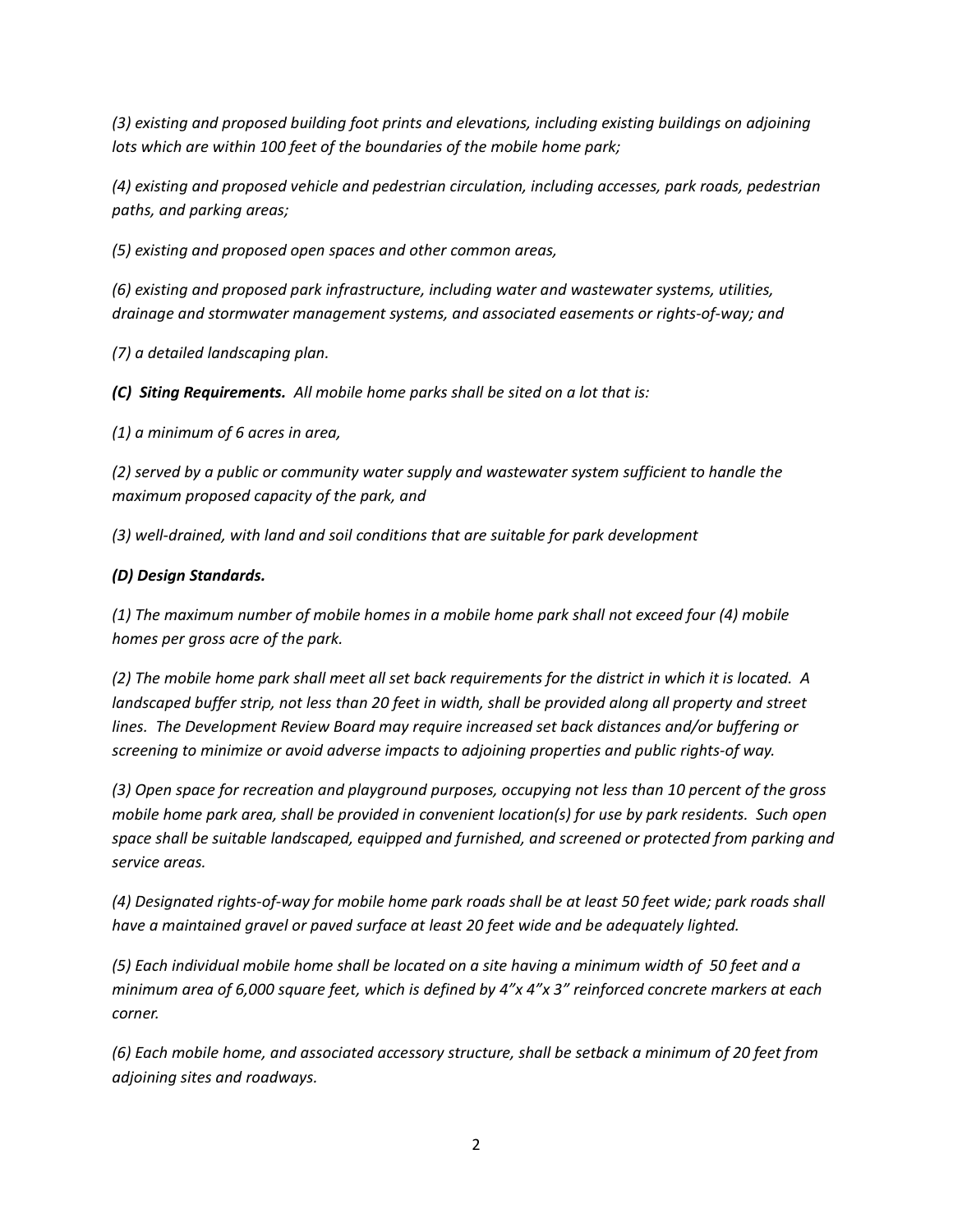*(7) Each site shall contain permanent, immovable service connections.*

(8) There shall be two parking spaces per mobile home, at least one of which is on the mobile home site. Common parking areas, and bicycle or storage areas, for the use of residents and visitors may also be *provided.*

*(E) Operation & Maintenance. The mobile home park owner, or designated operator shall, as a condition of DRB approval;*

*(1) maintain all park buildings, roads, parking areas, paths, utilities, infrastructure, landscaping, open space and common areas in good condition, and shall provide for the regular weekly collection and removal of recyclables, waste and garbage;*

*(2) remove snow from all park roads, parking and service areas;*

(3) plant and maintain a minimum of two trees (minimum 2.0" diameter at breast height or greater) on *each mobile home site; and*

*(4) not engage in the sale of mobile homes in connection with the operation of the park.* 

*Failure to meet these operation and maintenance requirements shall constitute a violation of permit conditions and these regulations, subject to enforcement action.*

*(F) Mobile Home Accessory Structures. The owner of a mobile home within an approved mobile home park may apply for a zoning permit for a deck or accessory structure which meets site setback requirements under Subsection (D), without additional approval by the Development review Board.*

Chris said that this could fit in the bylaws as 6.6 Mobile Home Park Overlay District.

Bill and Chris agreed that a careful legal review will be needed.

A rigorous discussion ensued as to whether a mobile home park bylaw is needed.

It was decided to take this proposed bylaw to Rob Wilmington for legal review with the intention to prevent mobile home parks from growing.

B. Adaptive Reuse language. The language "10% of the total number of units, rounded up to the nearest whole unit, with a minimum of one whole unit," is included. **A motion to approve as corrected was made by David, seconded by Bill and approved 4‐0‐0.** 

## **4. New Business:**

A. Satellite Dish Regulations: The proposed and approved language is in the Minutes of December 14, 2011. Satellite dish regulation and the expansion of the village residential district will be warned for the February 15, 2011 public meeting.

## **5. Other Business:**